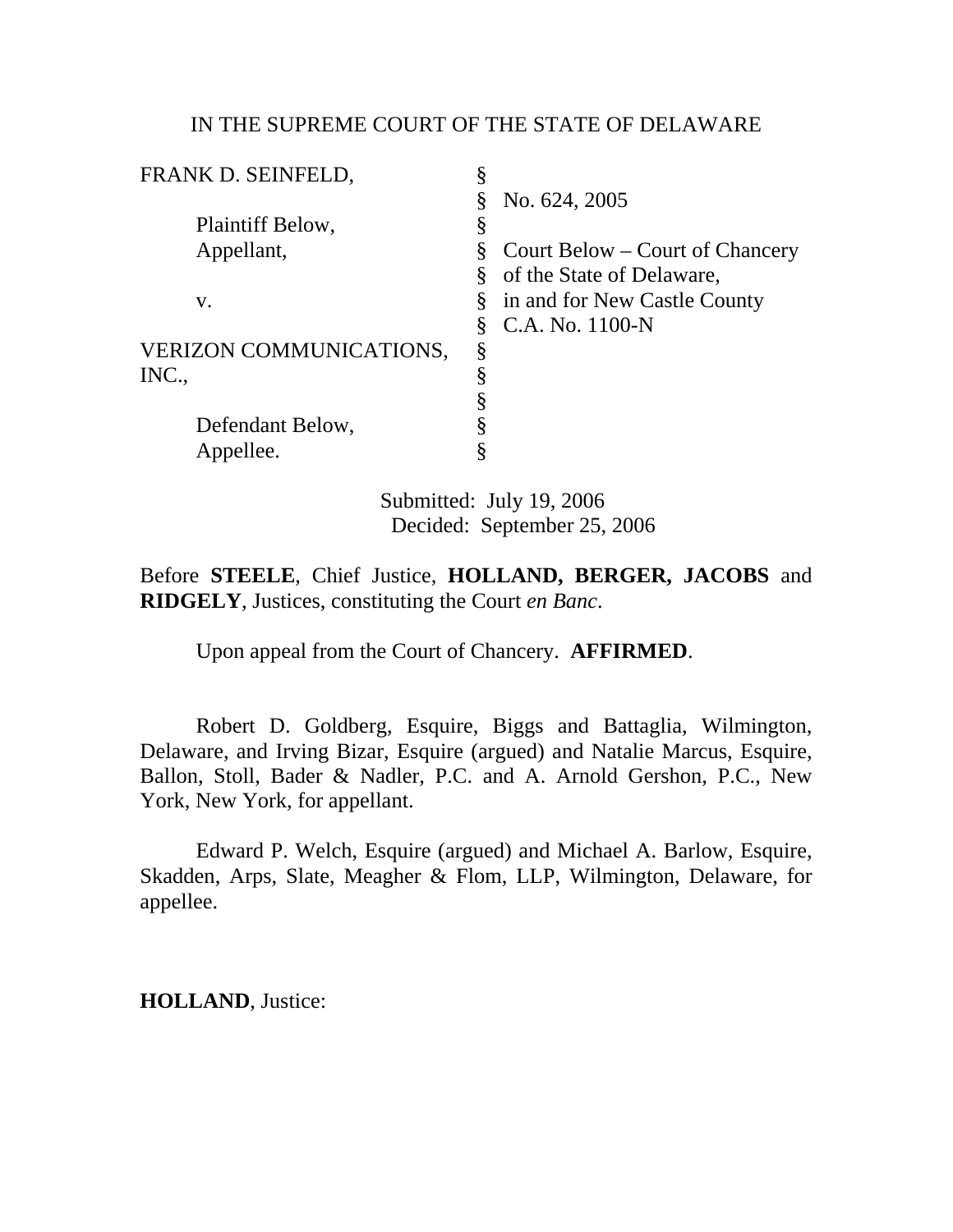The plaintiff-appellant, Frank D. Seinfeld ("Seinfeld"), brought suit under section 220 of the Delaware General Corporation Law to compel the defendant-appellee, Verizon Communications, Inc. ("Verizon"), to produce, for his inspection, its books and records related to the compensation of Verizon's three highest corporate officers from 2000 to 2002. Seinfeld claimed that their executive compensation, individually and collectively, was excessive and wasteful. On cross-motions for summary judgment, the Court of Chancery applied well-established Delaware law and held that Seinfeld had not met his evidentiary burden to demonstrate a proper purpose to justify the inspection of Verizon's records.

The settled law of Delaware required Seinfeld to present some evidence that established a credible basis from which the Court of Chancery could infer there were legitimate issues of possible waste, mismanagement or wrongdoing that warranted further investigation.<sup>1</sup> Seinfeld argues that burden of proof "erects an insurmountable barrier for the minority shareholder of a public company."<sup>2</sup> We have concluded that Seinfeld's argument is without merit.

<sup>1</sup> *Thomas & Betts Corp. v. Leviton Mfg. Co., Inc.*, 681 A.2d 1026, 1031 (Del. 1996); *Security First Corp. v. U.S. Die Casting & Dev. Co*., 687 A.2d 563, 567 (Del. 1997); *Helmsman Mgmt. Servs., Inc. v. A & S Consultants, Inc.,* 525 A.2d 160, 166 (Del. Ch. 1987).

<sup>&</sup>lt;sup>2</sup> Plaintiff's Opening Brief, p.11 (February 13, 2006).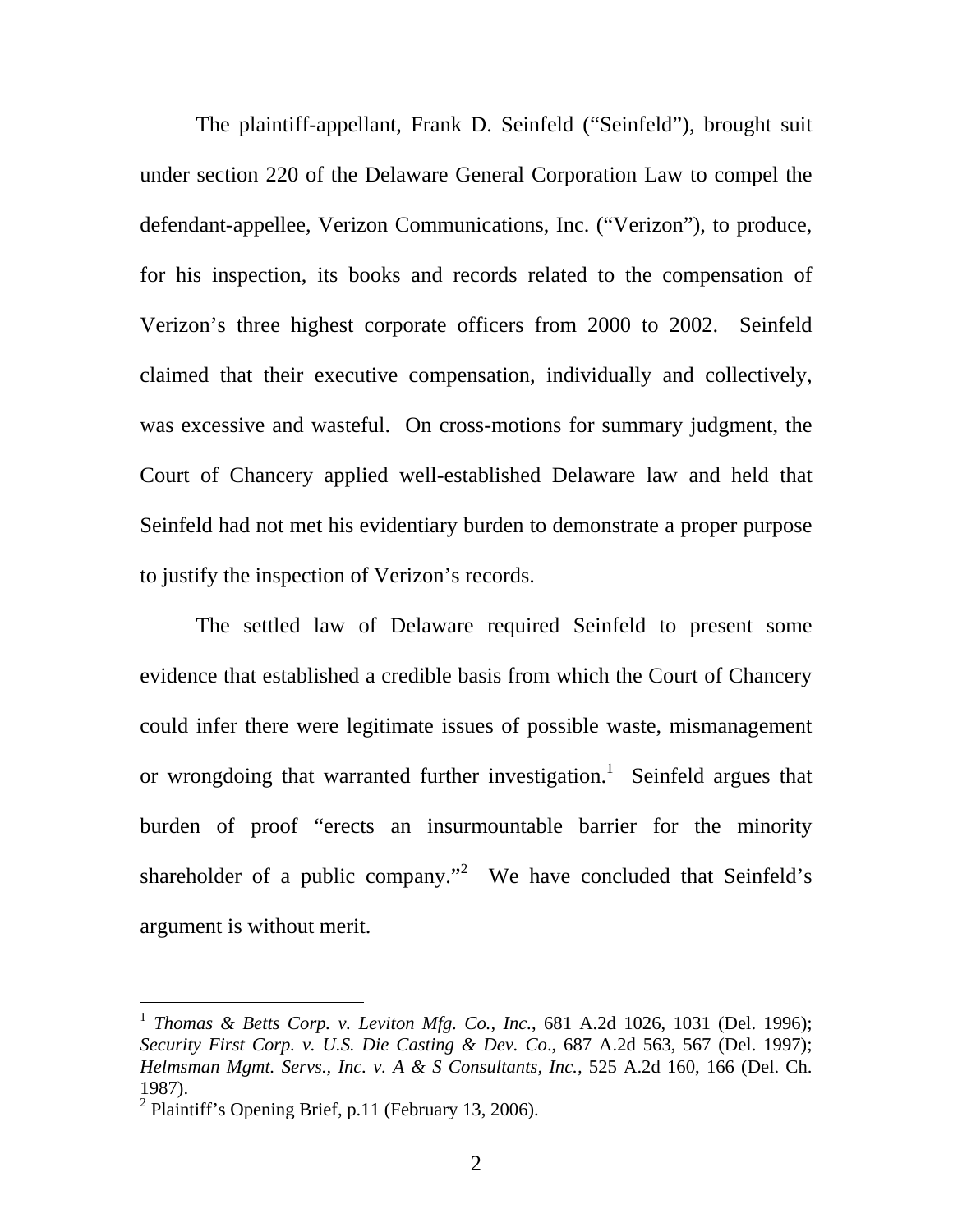We reaffirm the well-established law of Delaware that stockholders seeking inspection under section 220 must present "some evidence" to suggest a "credible basis" from which a court can infer that mismanagement, waste or wrongdoing may have occurred.<sup>3</sup> The "credible basis" standard achieves an appropriate balance between providing stockholders who can offer some evidence of possible wrongdoing with access to corporate records and safeguarding the right of the corporation to deny requests for inspections that are based only upon suspicion or curiosity.<sup>4</sup> Accordingly, the judgment of the Court of Chancery must be affirmed.

#### *Facts*

Seinfeld asserts that he is the beneficial owner of approximately 3,884 shares of Verizon, held in street name through a brokerage firm. His stated purpose for seeking Verizon's books and records was to investigate mismanagement and corporate waste regarding the executive compensations of Ivan G. Seidenberg, Lawrence T. Babbio, Jr. and Charles R. Lee. Seinfeld alleges that the three executives were all performing in the same job and were paid amounts, including stock options, above the compensation provided for in their employment contracts. Seinfeld's section 220 claim for inspection is further premised on various computations he performed which

<sup>3</sup> *Id*. 4 *Security First Corp. v. U.S. Die Casting & Dev. Co*., 687 A.2d at 571.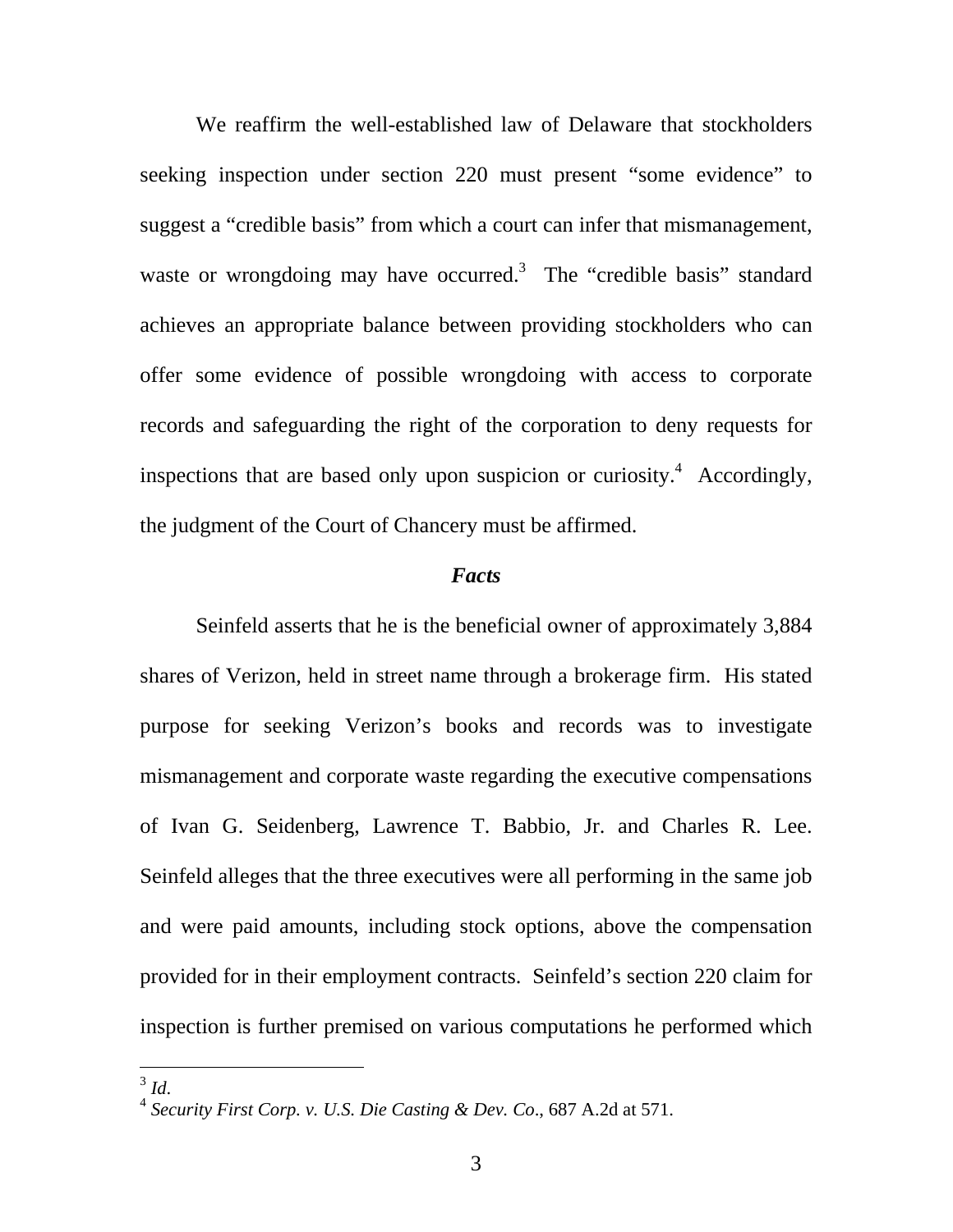indicate that the three executives' compensation totaled \$205 million over three years and was, therefore, excessive, given their responsibilities to the corporation.

During his deposition, Seinfeld acknowledged he had no factual support for his claim that mismanagement had taken place. He admitted that the three executives did not perform any duplicative work. Seinfeld conceded he had no factual basis to allege the executives "did not earn" the amounts paid to them under their respective employment agreements. Seinfeld also admitted "there is a possibility" that the \$205 million executive compensation amount he calculated was wrong.

The issue before us is quite narrow: should a stockholder seeking inspection under section 220 be entitled to relief without being required to show some evidence to suggest a credible basis for wrongdoing? We conclude that the answer must be no.

# *Stockholder Inspection Rights*

 Delaware corporate law provides for a separation of legal control and ownership.<sup>5</sup> The legal responsibility to manage the business of the corporation for the benefit of the stockholder owners is conferred on the

<sup>5</sup> *Malone v. Brincat*, 722 A.2d 5, 9 (Del. 1998).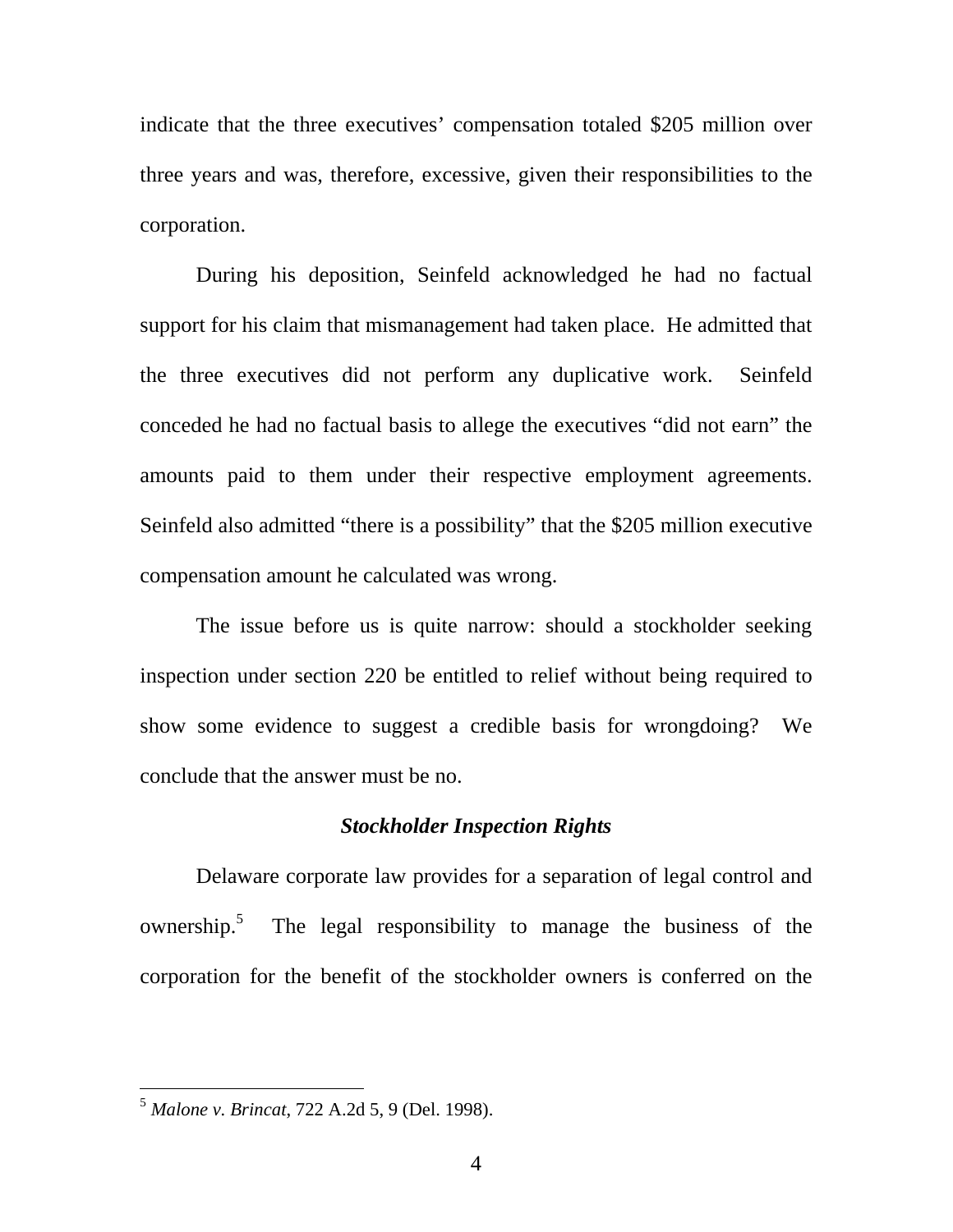board of directors by statute.<sup>6</sup> The common law imposes fiduciary duties upon the directors of Delaware corporations to constrain their conduct when discharging that statutory responsibility.<sup>7</sup>

 Stockholders' rights to inspect the corporation's books and records were recognized at common law because "[a]s a matter of self-protection, the stockholder was entitled to know how his agents were conducting the affairs of the corporation of which he or she was a part owner."<sup>8</sup> The qualified inspection rights that originated at common law are now codified in Title 8, section 220 of the Delaware Code, which provides, in part:

(b) Any stockholder, in person or by attorney or other agent, shall, upon written demand under oath stating the purpose thereof, have the right during the usual hours for business to inspect for any proper purpose.

Section 220 provides stockholders of Delaware corporations with a "powerful right."<sup>9</sup> By properly asserting that right under section 220, stockholders are able to obtain information that can be used in a variety of contexts. Stockholders may use information about corporate mismanagement, waste or wrongdoing in several ways. For example, they may: institute derivative litigation; "seek an audience with the board [of

<sup>6</sup> Del. Code Ann. tit. 8, § 141(a)(2006).

<sup>7</sup> *Malone v. Brincat*, 722 A.2d at 9-10.

<sup>8</sup> *Saito v. McKesson HBOC, Inc.*, 806 A.2d 113, 116 (Del. 2002) (citing *Shaw v. Agri-Mark, Inc.*, 663 A.2d 464, 467 (Del. 1995)).

<sup>9</sup> *Disney v. Walt Disney Co.*, 857 A.2d 444, 447 (Del. Ch. 2004).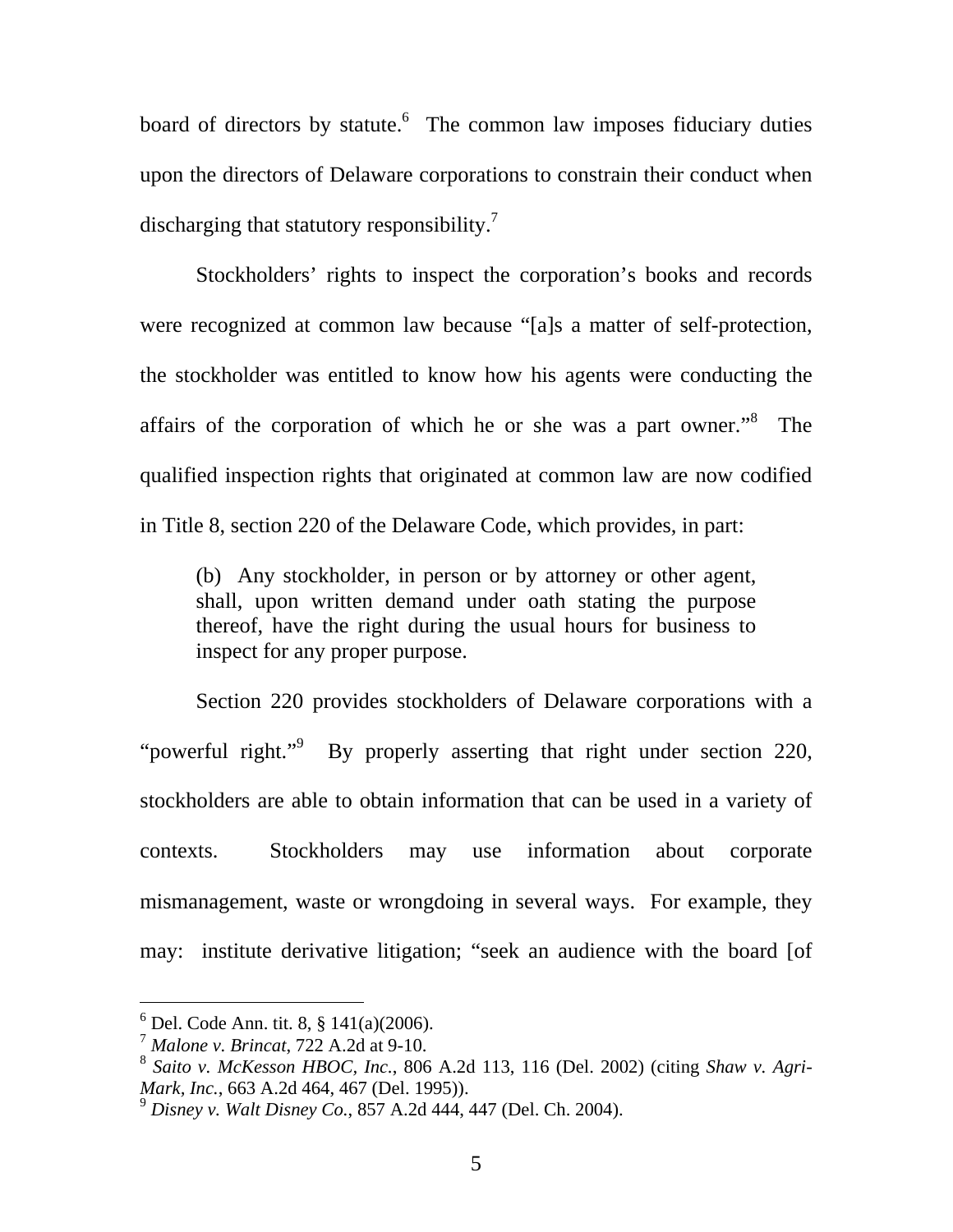directors] to discuss proposed reform or, failing in that, they may prepare a stockholder resolution for the next annual meeting, or mount a proxy fight to elect new directors."<sup>10</sup>

# *Inspection Litigation Increases*

 More than a decade ago, we noted that "[s]urprisingly, little use has been made of section 220 as an information-gathering tool in the derivative [suit] context."<sup>11</sup> Today, however, stockholders who have concerns about corporate governance are increasingly making a broad array of section 220 demands.<sup>12</sup> The rise in books and records litigation is directly attributable to this Court's encouragement of stockholders, who can show a proper purpose, to use the "tools at hand" to obtain the necessary information before filing a derivative action.<sup>13</sup> Section 220 is now recognized as "an important part of the corporate governance landscape."<sup>14</sup>

<sup>10</sup> *Saito v McKesson HBOC, Inc.*, 806 A.2d at 117.

<sup>11</sup> *Rales v. Blasband*, 634 A.2d 927, 934-35 n.10 (Del. 1993) (quoted in *Grimes v. Donald*, 673 A.2d 1207, 1216 n.11 (Del. 1996).

<sup>12</sup> For an excellent discussion and analysis of these developments, *see* Stephen A. Radin, *The New Stage of Corporate Governance Litigation: Section 220 Demands*, 26 Cardozo L. Rev. 1595, 1647 (2005).

<sup>13</sup> *Grimes v. Donald*, 673 A.2d at 1216 (citing *Rales v. Blasband*, 634 A.2d at 934-35 n.10). *See also Beam ex rel. Martha Stewart Living Omnimedia, Inc.*, 833 A.2d 961, 981 nn.65-66 (Del. Ch. 2003) (collecting cases).

<sup>14</sup> *Security First Corp. v. U.S. Die Casting & Dev. Co.*, 687 A.2d 563, 571 (Del. 1997). *See also* E. Norman Veasey & Christine T. DiGuglielmo, *What Happened in Delaware Corpoprate Law and Governance from 1992-2004? A Retrospective on Some Key Developments*, 153 U. Pa. L. Rev. 1399, 1466-69 (2005) (discussing the use of section 220 and cases that have applied it).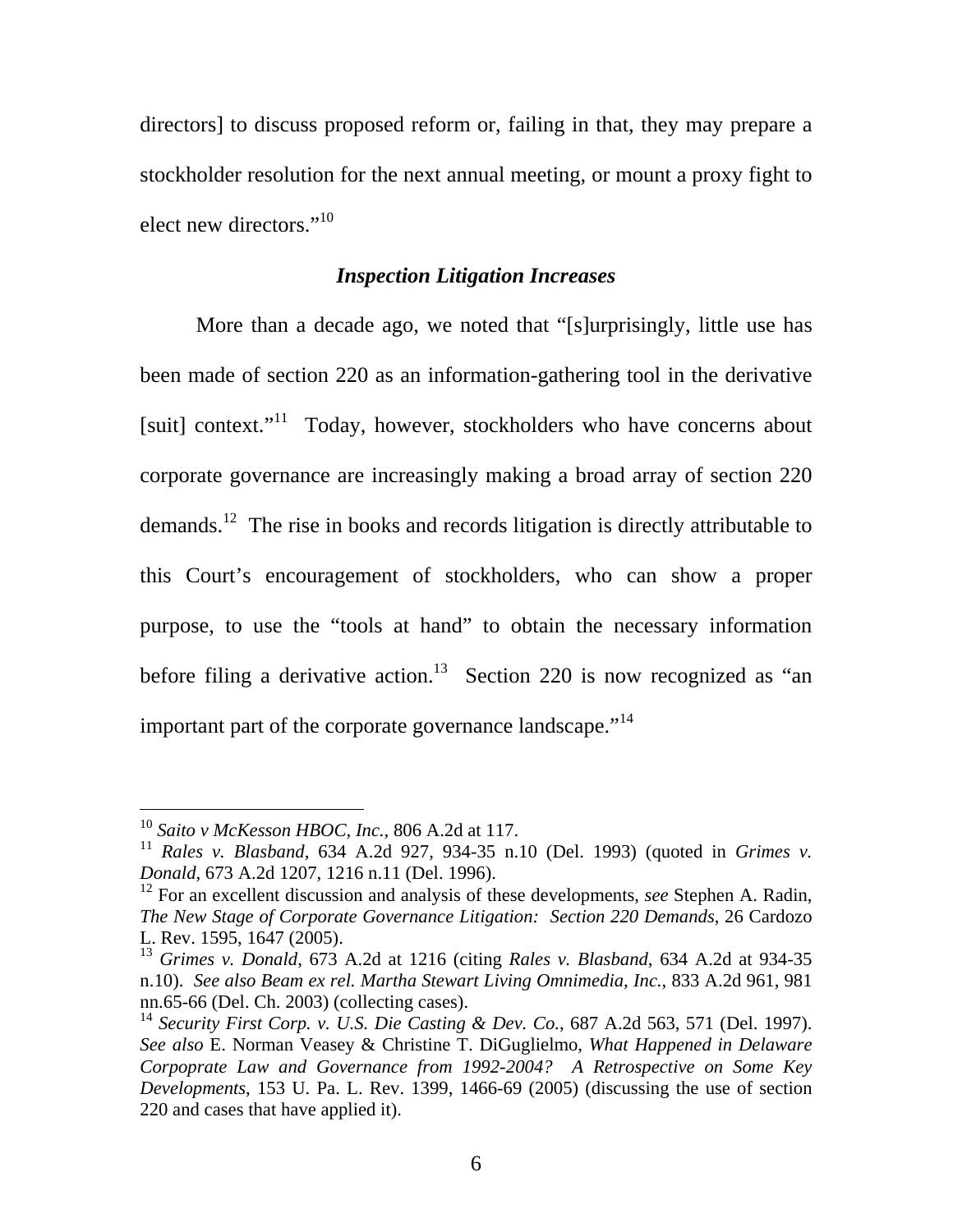# *Seinfeld Denied Inspection*

 The Court of Chancery determined that Seinfeld's deposition testimony established only that he was concerned about the large amount of compensation paid to the three executives. That court concluded that Seinfeld offered "no evidence from which [it] could evaluate whether there is a reasonable ground for suspicion that the executive's compensation rises to the level of waste."<sup>15</sup> It also concluded that Seinfeld did not "submit any evidence showing that the executives were not entitled to [the stock] options."16 The Court of Chancery properly noted that a disagreement with the business judgment of Verizon's board of directors or its compensation committee is not evidence of wrongdoing and did not satisfy Seinfeld's burden under section 220. The Court of Chancery held:

viewing the evidence in the light most favorable to Seinfeld, the court must conclude that he has not carried his burden of showing that there is a credible basis from which the court can infer that the Verizon board of directors committed waste or mismanagement in compensating these three executives during the relevant period of time. Instead, the record clearly establishes that Seinfeld's Section 220 demand was made merely on the basis of suspicion or curiosity.<sup>17</sup>

<sup>15</sup> *Seinfeld v. Verizon Commc'ns, Inc.*, 2005 WL 3272365 at \*3 (Del. Ch.).

<sup>16</sup> *Id.* 

<sup>&</sup>lt;sup>17</sup> *Id.* (footnote omitted).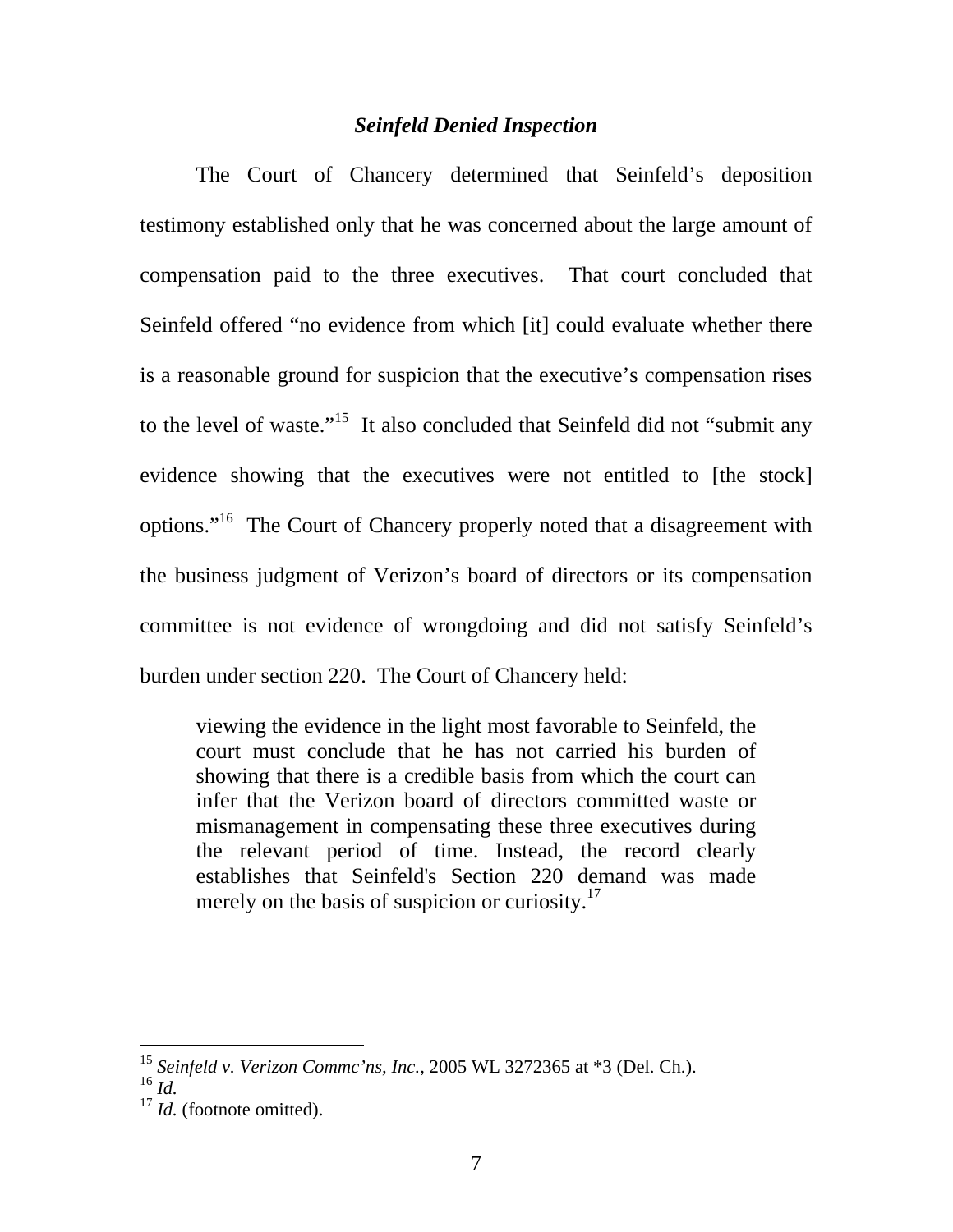# *Evidentiary Barrier Allegation*

In this appeal, Seinfeld asserts that the "Court of Chancery's ruling erects an insurmountable barrier for the minority shareholder of a public company."18 Seinfeld argues that:

This Court and the Court of Chancery have instructed shareholders to utilize § 220 as one of the tools at hand. Yet, the Court of Chancery at bar, in requiring *evidence* makes a §220 application a mirage. If the shareholder had evidence, a derivative suit would be brought. Unless there is a whistle blower, or a video cassette, the public shareholder, having no access to corporate records, will only have suspicions.<sup>19</sup>

Seinfeld submits that "by requiring evidence, the shareholder is prevented

from using the tools at hand."<sup>20</sup> Seinfeld's brief concludes with a request for

this Court to reduce the burden of proof that stockholders must meet in a

section 220 action:

Plaintiff submits that in a case involving public companies, minority shareholders who have access only to public documents and without a whistle blower or corporate documents should be permitted to have limited inspection based upon suspicions, reasonable beliefs, and logic arising from public disclosures.<sup>21</sup>

After oral arguments, this Court asked the parties for supplemental

briefs that would address the following questions:

<sup>&</sup>lt;sup>18</sup> Plaintiff's Opening Brief, p.11 (February 13, 2006).<br><sup>19</sup> Id.

 $^{20}$  *Id.* at 3.

 $^{21}$  *Id.* at 12.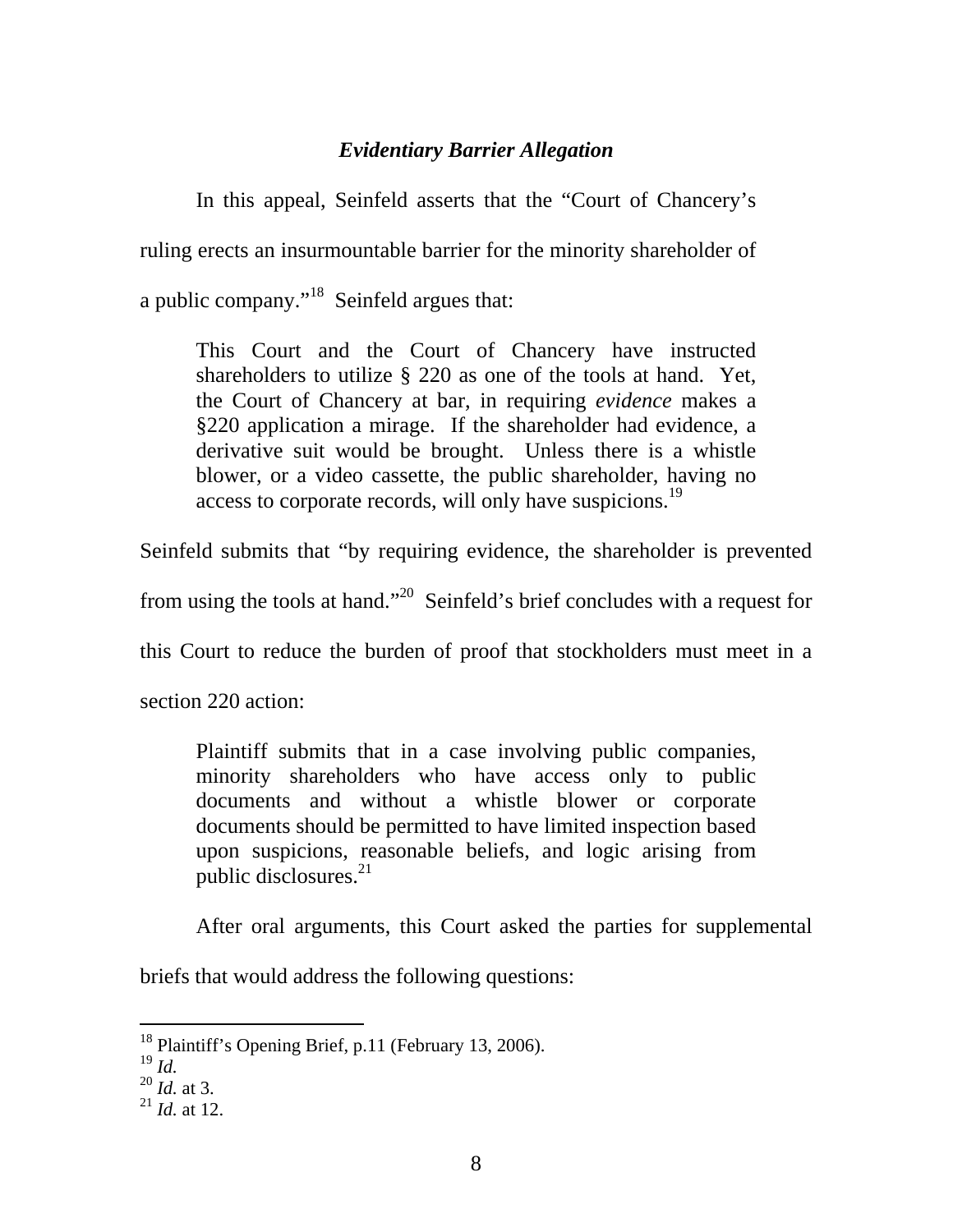A. Should a stockholder with a proper purpose be entitled to inspect carefully limited categories of corporate books and records, pursuant to Section 220, upon a showing that the stockholder has a rational basis for the stated purpose and no other purpose that would militate against inspection?

B. If the standard in question "A" would not be appropriate, is there *any* reduced burden of proof under Section 220 that would improve stockholders' ability to obtain the "tools" to pursue derivative claims without disrupting corporations' orderly conduct of business and without inappropriately interfering with corporate decision-making? If so, articulate the reduced burden of proof. If not, explain why not.

We asked these questions in order to review the current balance between the rights of stockholders and corporations that is established by *Thomas & Betts Corp. v. Leviton Mfg. Co.*22 and *Security First Corp. v. U.S. Die Casting & Dev. Co.*<sup>23</sup> and their progeny.

# *Credible Basis From Some Evidence*

In a section 220 action, a stockholder has the burden of proof to demonstrate a proper purpose by a preponderance of the evidence.<sup>24</sup> It is well established that a stockholder's desire to investigate wrongdoing or mismanagement is a "proper purpose."<sup>25</sup> Such investigations are proper, because where the allegations of mismanagement prove meritorious,

<sup>22</sup> *Thomas & Betts Corp. v. Leviton Mfg. Co.,* 681 A.2d 1026, 1031 (Del. 1996).

<sup>23</sup> *Security First Corp. v. U.S. Die Casting & Dev. Co*., 687 A.2d 563 (Del. 1997).

<sup>&</sup>lt;sup>24</sup> Del. Code Ann. tit. 8,  $\S$  220(c)(2006).

<sup>25</sup> *Nodana Petroleum Corp. v. State ex rel. Brennan*, 123 A.2d. 243, 246 (Del.1956).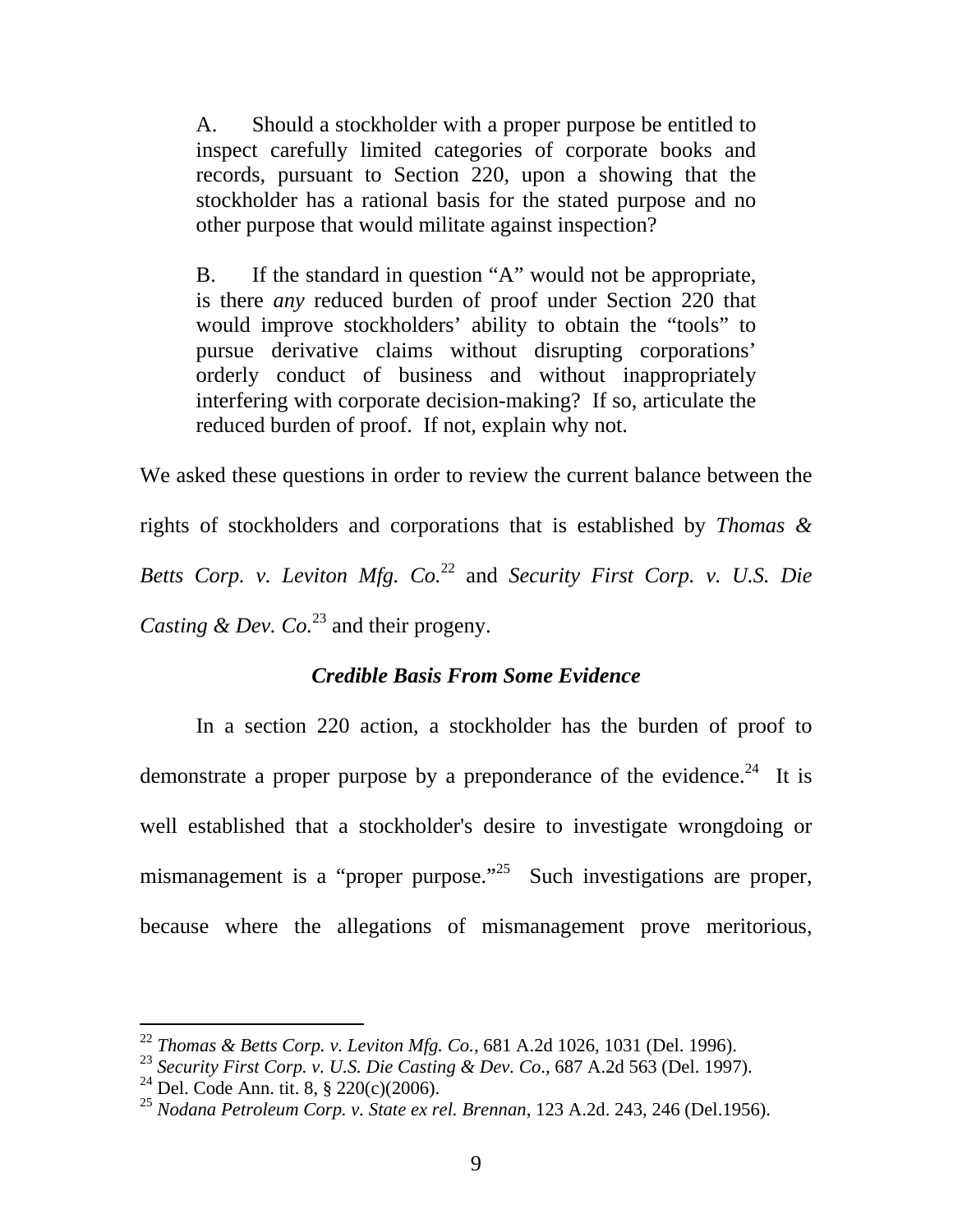investigation furthers the interest of all stockholders and should increase stockholder return.<sup>26</sup>

The evolution of Delaware's jurisprudence in section 220 actions reflects judicial efforts to maintain a proper balance between the rights of shareholders to obtain information based upon credible allegations of corporation mismanagement and the rights of directors to manage the business of the corporation without undue interference from stockholders. In *Thomas & Betts,* this Court held that, to meet its "burden of proof, a stockholder must present some *credible basis* from which the court can infer that waste or mismanagement may have occurred."<sup>27</sup> Six months later, in *Security First*, this Court held "[t]here must be *some evidence* of possible mismanagement as would warrant further investigation of the matter.<sup>"28</sup>

Our holdings in *Thomas & Betts* and *Security First* were contemporaneous with our decisions that initially encouraged stockholders to make greater use of section 220. In *Grimes v. Donald*, decided just months before *Thomas & Betts*, this Court reaffirmed the salutary use of

<sup>26</sup> *See Saito v. McKesson HBOC, Inc.,* 806 A.2d 133, 115 (Del. 2002) ("where a [section] 220 claim is based on alleged corporate wrongdoing, and assuming the allegation is meritorious*,* the stockholder should be given enough information to effectively address the problem, either through derivative litigation or through direct contact with the corporation's directors and/or stockholders").

<sup>&</sup>lt;sup>27</sup> *Thomas & Betts Corp. v. Leviton Mfg. Co.,* 681 A.2d at 1031 (emphasis added).

<sup>28</sup> *Security First Corp. v. U.S. Die Casting & Dev. Co.,* 687 A.2d at 568 (original emphasis omitted; emphasis added) quoting *Helmsman Mgmt. Servs., Inc. v. A & S Consultants, Inc.,* 525 A.2d 160, 166 (Del. Ch. 1987)).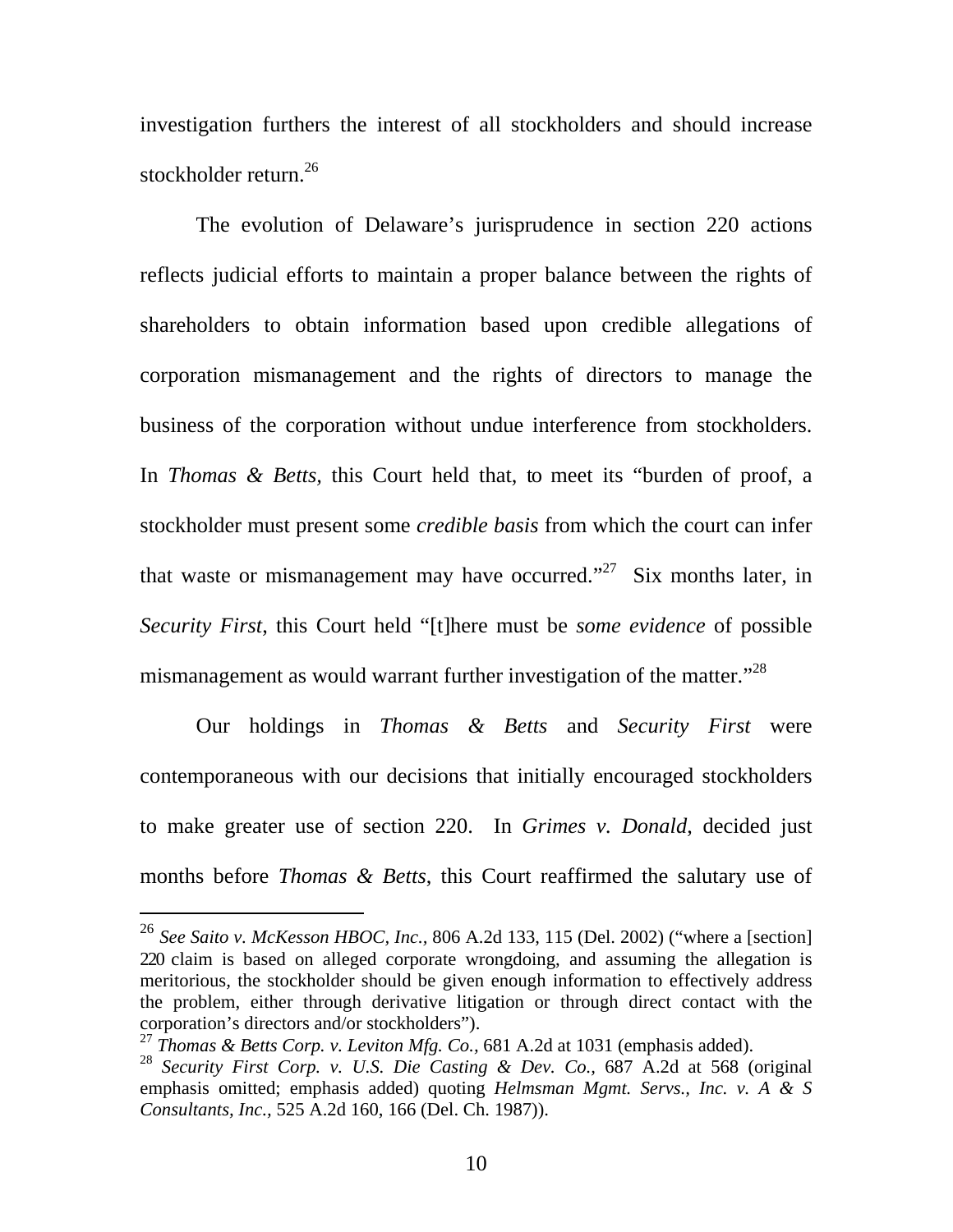section 220 as one of the "tools at hand" for stockholders to use to obtain information.29 When the plaintiff in *Thomas & Betts* suggested that the burden of demonstrating a proper purpose had been attenuated by our encouragement for stockholders to use section 220, we rejected that argument:

Contrary to plaintiff's assertion in the instant case, this Court in *Grimes* did not suggest that its reference to a Section 220 demand as one of the "tools at hand" was intended to eviscerate or modify the need for a stockholder to show a proper purpose under Section 220.<sup>30</sup>

In *Security First* and *Thomas & Betts*, we adhered to the Court of

Chancery's holding in *Helmsman Mgmt. Servs., Inc. v. A & S Consultants,* 

*Inc.* that:

-

A mere statement of a purpose to investigate possible general mismanagement, without more, will not entitle a shareholder to broad § 220 inspection relief. There must be *some evidence* of possible mismanagement as would warrant further investigation of the matter.<sup>31</sup>

# *Standard Achieves Balance*

Investigations of meritorious allegations of possible mismanagement,

waste or wrongdoing, benefit the corporation, but investigations that are

<sup>29</sup> *Grimes v. Donald,* 673 A.2d 1207, 1216 n.11 (Del. 1996).

<sup>30</sup> *Thomas & Betts Corp. v. Leviton Mfg. Co., Inc.*, 681 A.2d 1026, 1031 n.3 (Del. 1996).

<sup>&</sup>lt;sup>31</sup> *Helmsman Mgmt. Servs., Inc. v. A & S Consultants, Inc., 525 A.2d at 166 (emphasis* added); *see also Security First Corp. v. U.S. Die Casting & Dev. Co.,* 687 A.2d at 568; *Thomas & Betts Corp. v. Leviton Mfg. Co.,* 681 A.2d at 1031.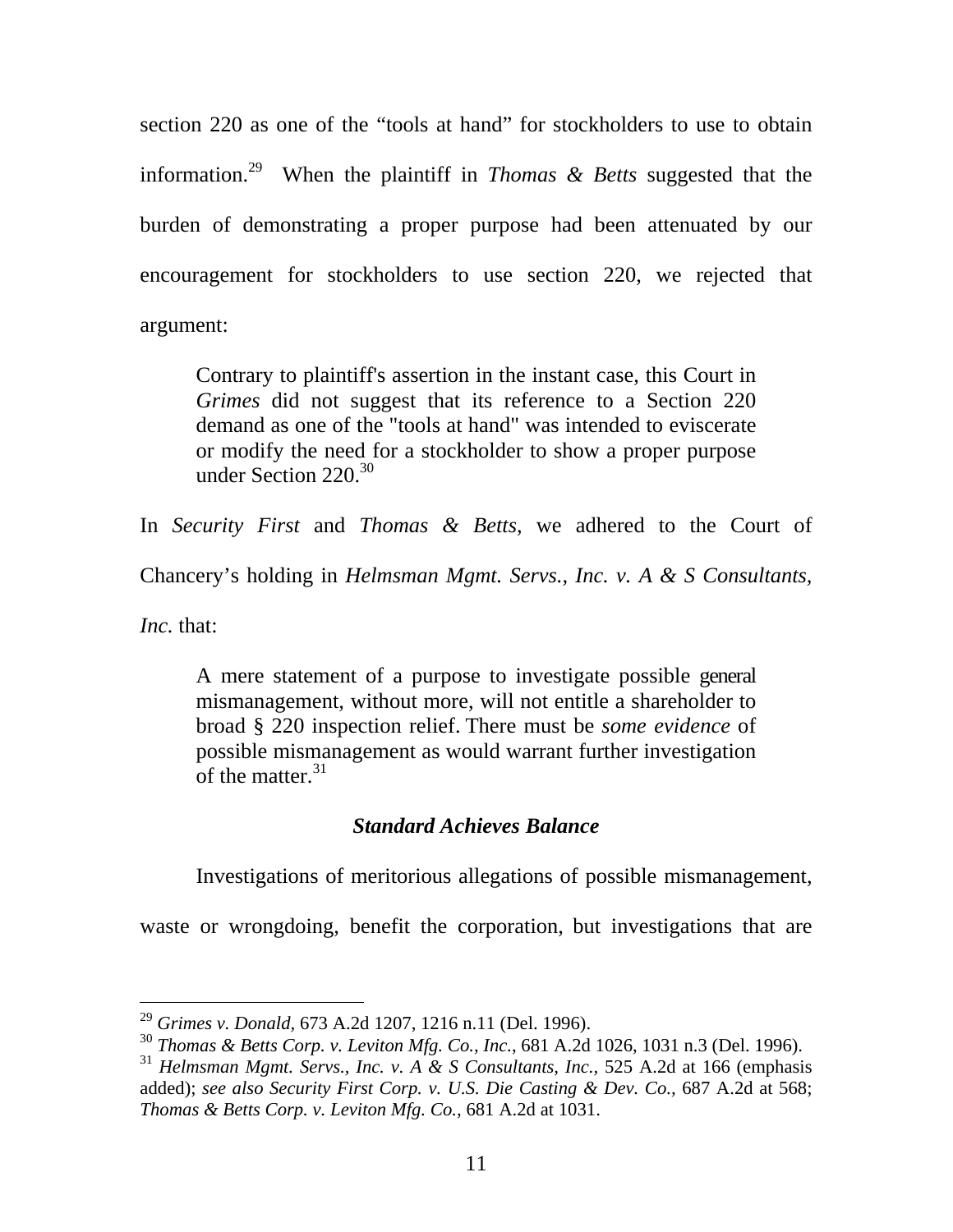"indiscriminate fishing expeditions" do not.<sup>32</sup> "At some point, the costs of generating more information fall short of the benefits of having more information. At that point, compelling production of information would be wealth-reducing, and so shareholders would not want it produced."<sup>33</sup> Accordingly, this Court has held that an inspection to investigate possible wrongdoing where there is no "credible basis," is a license for "fishing expeditions" and thus adverse to the interests of the corporation:<sup>34</sup>

Stockholders have a right to at least a limited inquiry into books and records when they have established some credible basis to believe that there has been wrongdoing. . . . Yet it would invite mischief to open corporate management to indiscriminate fishing expeditions.35

A stockholder is "not required to prove by a preponderance of the evidence that waste and [mis]management are actually occurring."<sup>36</sup> Stockholders need only show, by a preponderance of the evidence, a credible basis from which the Court of Chancery can infer there is possible

<sup>32</sup> *Security First Corp. v. U.S. Die Casting & Dev. Co.,* 687 A.2d 563, 571 (Del. 1997).

<sup>&</sup>lt;sup>33</sup> Fred S. McChesney, "Proper Purpose," Fiduciary Duties, and Shareholder-Raider Access to Corporate Information, 68 U. Cin. L. Rev. 1199, 1207-08 (2000).

<sup>34</sup> *Security First Corp. v. U.S. Die Casting & Dev. Co.,* 687 A. 2d at 571 . *See also Skouras v. Admiralty Enters., Inc.,* 386 A.2d 674, 679 (Del. Ch. 1978) (noting that the use of a books and records inspection to harass the corporate defendant is improper); *Skoglund v. Ormand Indus., Inc.,* 372 A.2d 204, 210 (Del. Ch. 1976) (noting that the pursuit of a fishing expedition would be improper).

<sup>35</sup> *Security First Corp. v. U.S. Die Casting & Dev. Co.*, A.2d at 571.

<sup>36</sup> *Thomas & Betts Corp. v. Leviton Mfg. Co. Inc.*, 681 A.2d 1026, 1031 (Del. 1996) ("In order to meet that burden of proof, a stockholder must present some credible basis from which the court can infer that waste or mismanagement may have occurred.").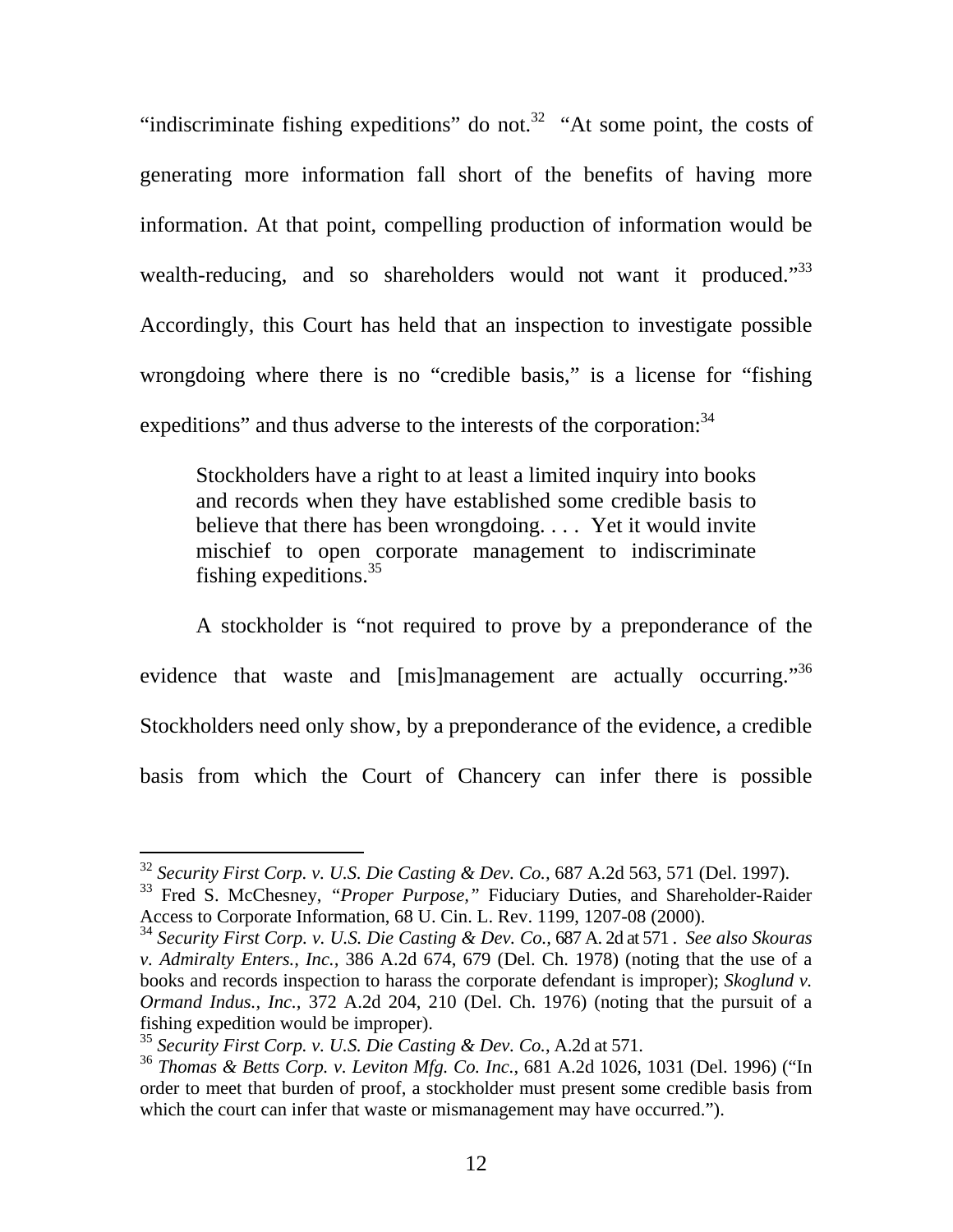mismanagement that would warrant further investigation<sup>37</sup> – a showing that "may ultimately fall well short of demonstrating that anything wrong occurred."<sup>38</sup> That "threshold may be satisfied by a credible showing, through documents, logic, testimony or otherwise, that there are legitimate issues of wrongdoing."<sup>39</sup>

Although the threshold for a stockholder in a section 220 proceeding is not insubstantial, $40$  the "credible basis" standard sets the lowest possible burden of proof. The only way to reduce the burden of proof further would be to eliminate any requirement that a stockholder show *some evidence* of possible wrongdoing. That would be tantamount to permitting inspection based on the "mere suspicion" standard that Seinfeld advances in this appeal. However, such a standard has been repeatedly rejected as a basis to justify the enterprise cost of an inspection. $41$ 

<sup>37</sup> *Security First Corp. v. U.S. Die Casting & Dev. Co.*, 687 A.2d at 567-69. Accord *Brehm v. Eisner*, 746 A.2d 244, 267 n.75 (Del. 2000).

<sup>38</sup> *Khanna v. Covad Commc'ns Group, Inc.*, 2004 WL 187274 at \*6 n.25 (Del. Ch.). *See also Forsythe v. CIBC Employee Private Equity Fund (U.S.) I.L.P.*, 2005 WL 1653963, at \*5 (Del. Ch.) (finding that "[w]hile the[] facts fall well short of actually proving wrongdoing, they do provide a credible basis for inferring mismanagement").

<sup>&</sup>lt;sup>39</sup> Security First Corp. v. U.S. Die Casting & Dev. Co., 687 A.2d at 568.

 $^{40}$   $\tilde{Id}$ .

<sup>41</sup> *E.g.*, *White v. Panic*, 783 A.2d 543, 557 n.54 (Del. 2001); *Security First Corp. v. U.S. Die Casting & Dev. Co.*, 687 A.2d at 568; *Mattes v. Checkers Drive-In Rests., Inc.*, 2001 WL 337865, at \*5 (Del. Ch.); *Dobler v. Montgomery Cellular Holding Co.*, 2001 WL 1334182, at \*3; *Sahagen Satellite Tech. Group, LLC v. Ellipso, Inc.*, 791 A.2d 794, 796 Del. Ch. 2000).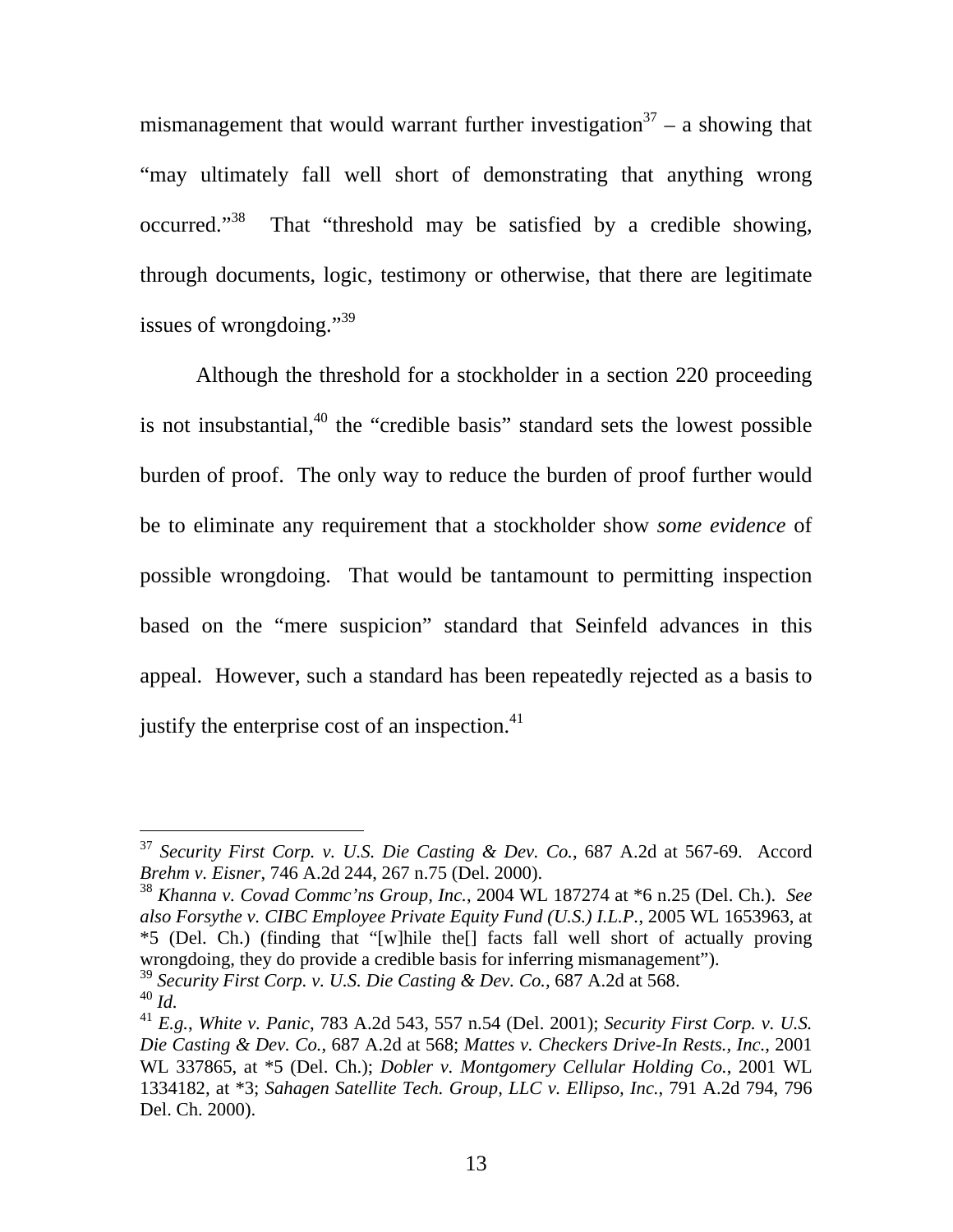In Delaware and elsewhere, $42$  the "credible-basis-from-someevidence" standard is settled law. Under the doctrine of *stare decisis*, settled law is overruled only "for urgent reasons and upon clear manifestation of error."<sup>43</sup> A review of the cases that have applied the "credible basis" standard refutes Seinfeld's premise that requiring "some evidence" constitutes an insurmountable barrier for stockholders who assert inspection rights under section 220.

Requiring stockholders to establish a "credible basis" for the Court of Chancery to infer possible wrongdoing by presenting "some evidence" has not impeded stockholder inspections. Although many section 220 proceedings have been filed since we decided *Security First* and *Thomas & Betts*, Verizon points out that Seinfeld's case is only the second proceeding in which a plaintiff's demand to investigate wrongdoing was found to be

 $42$  The "credible basis" standard is also settled law in those states that look to Delaware law for guidance on matters of corporation law. *See, e.g., Arctic Fin. Corp. v. OTR Express, Inc.,* 38 P.3d 701, 703-04 (Kan. 2002) (looking to *Security First* and *Thomas & Betts* for guidance regarding a books and records inspection under Kansas law); *Towle v. Robinson Springs Corp.,* 719 A.2d 880, 882 (Vt. 1998) (in a books and records case under Vermont law, citing *Thomas & Betts* for the proposition that "[c]laims of mismanagement, however, must be supported by evidence").

<sup>43</sup> *Oscar George, Inc. v. Potts,* 115 A.2d 479, 481 (Del. 1955).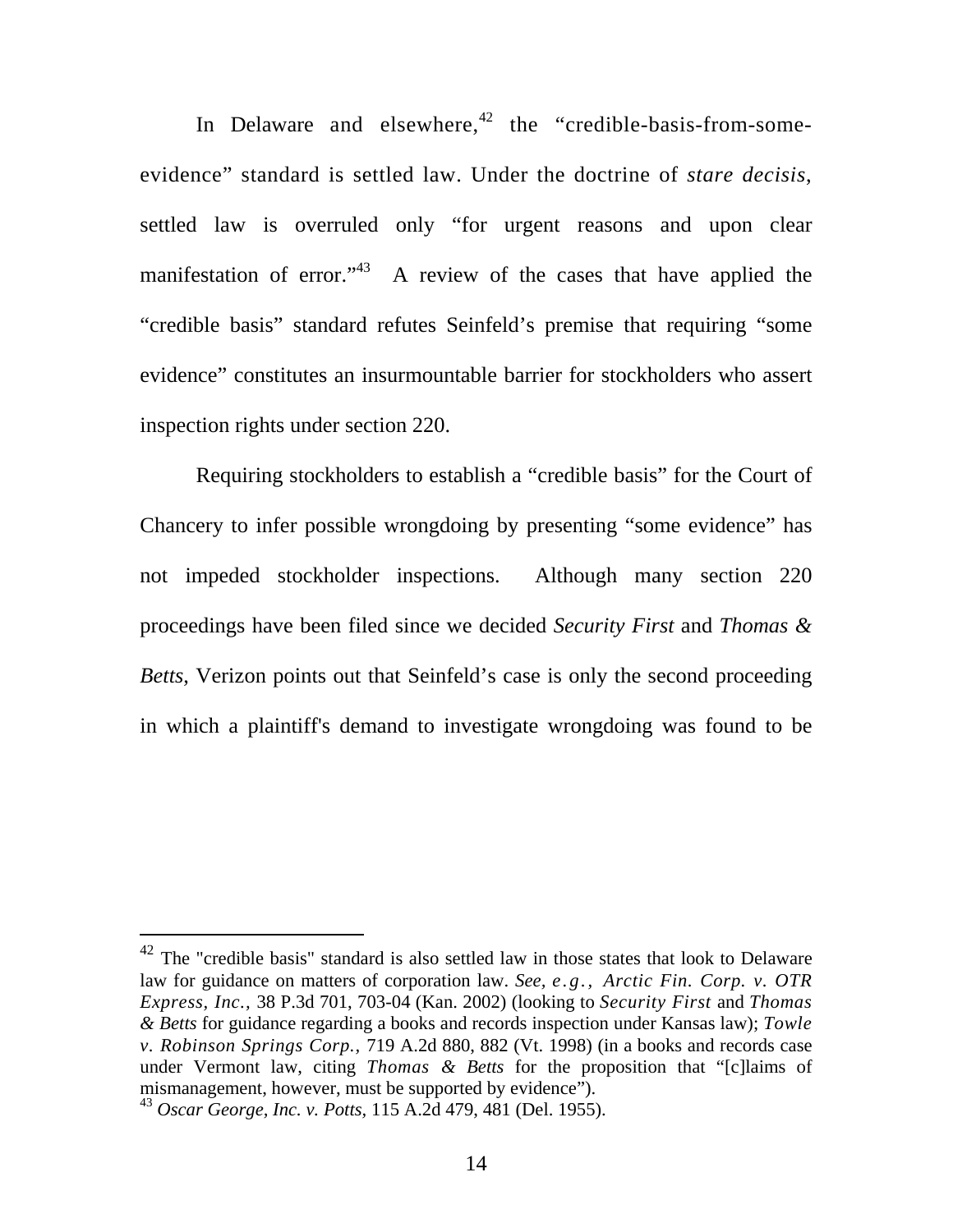entirely without a "credible basis."<sup>44</sup> In contrast, there are a myriad of cases where stockholders have successfully presented "some evidence" to establish a "credible basis" to infer possible mismanagement and thus received some narrowly tailored right of inspection.<sup>45</sup>

<sup>44</sup> *See Mattes v. Checkers Drive-In Restaurants, Inc.,* 2001 WL 337865, at \*5 (Del. Ch.) (finding that "[t]he evidence at trial did not show 'a credible basis'" to support plaintiff's allegations of corporate wrongdoing when the evidence represented mere curiosity and disagreement with various business decisions and where there was a "substantial delay" in the plaintiff asserting his rights).

<sup>45</sup> *Sutherland v. Dardanelle Timber Co.*, 2006 WL 1451531, at \*8 (Del. Ch.) (finding that the plaintiffs demonstrated a "credible basis" to support allegations of management entrenchment and waste); *Haywood v. Ambase Corp.*, 2005 WL 2130614, at \*5-6 (Del. Ch.) (finding "by a preponderance of the evidence, a credible basis" to support allegations of excessive executive compensation); *Deephaven Risk Arb Trading Ltd. v. UnitedGlobalCom, Inc.*, 2005 WL 1713067, at \*9-10 (Del. Ch.) (finding that the plaintiff proved "by a preponderance of the evidence a credible basis" to support allegations of mismanagement based on "sufficiently inconsistent" corporate press releases appearing to contain false or misleading information); *Forsythe v. CIBC Employee Private Equity Fund (U.S.) I.L.P.*, 2005 WL 1653963, at \*5 (Del. Ch.) (finding a credible basis for inferring mismanagement"); *Cohen v. El Paso Corp*., 2004 WL 2340046, at \*2 (Del. Ch.) (finding that two incidents provide a credible basis upon which [the shareholder] alleges a proper purpose in investigating waste and mismanagement."); *Deephaven Risk Arb. Trading Ltd. V. UnitedGlobalCom, Inc*., 2004 WL 1945546, at \*7 (Del. Ch.) (holding that a "credible basis" was established based on the shareholder's claims); *Marathon Partners, L.P. v. M&F Worldwide Corp*., 2004 WL 1728604, at \*9 (Del. Ch.) (shareholders presented sufficient evidence to support a claim of corporate wrongdoing); *Marmon v. Arbinet-Thexchange, Inc*., 2004 WL 936512, at \*4, 5 (Del. Ch.) (finding a "credible basis" where there was credible testimony presented in support of the various claims of corporate wrongdoing); *Khanna v. Covad Commc'ns Group, Inc*., 2004 WL 187274, at \*6 (Del. Ch.) (holding that the shareholder has shown a "credible basis" by a preponderance of the evidence for his allegations of self-dealing with respect to a number of corporate transactions); *Freund v. Lucent Technologies, Inc*., 2003 WL 139766, at \*3 (Del. Ch.) (finding "some credible basis" for an inspection pursuant to claims of corporate waste and mismanagement); *Magid v. Acceptance Ins. Cos., Inc*., 2001 WL 1497177, at \*3 (Del. Ch.) (holding that expert testimony provided a "credible basis" from which a court could infer that corporate wrongdoing took place.); *Dobler v. Montgomery Cellular Holding Co., Inc*., 2001 WL 1334182, at \*4 (Del. Ch.) (holding that the plaintiff-shareholders demonstrated a "credible basis" for its § 220 claim "[t]hrough the testimony of their two trial witnesses and the documents introduced as evidence" regarding the actions of the corporation's board of directors, through evidence of